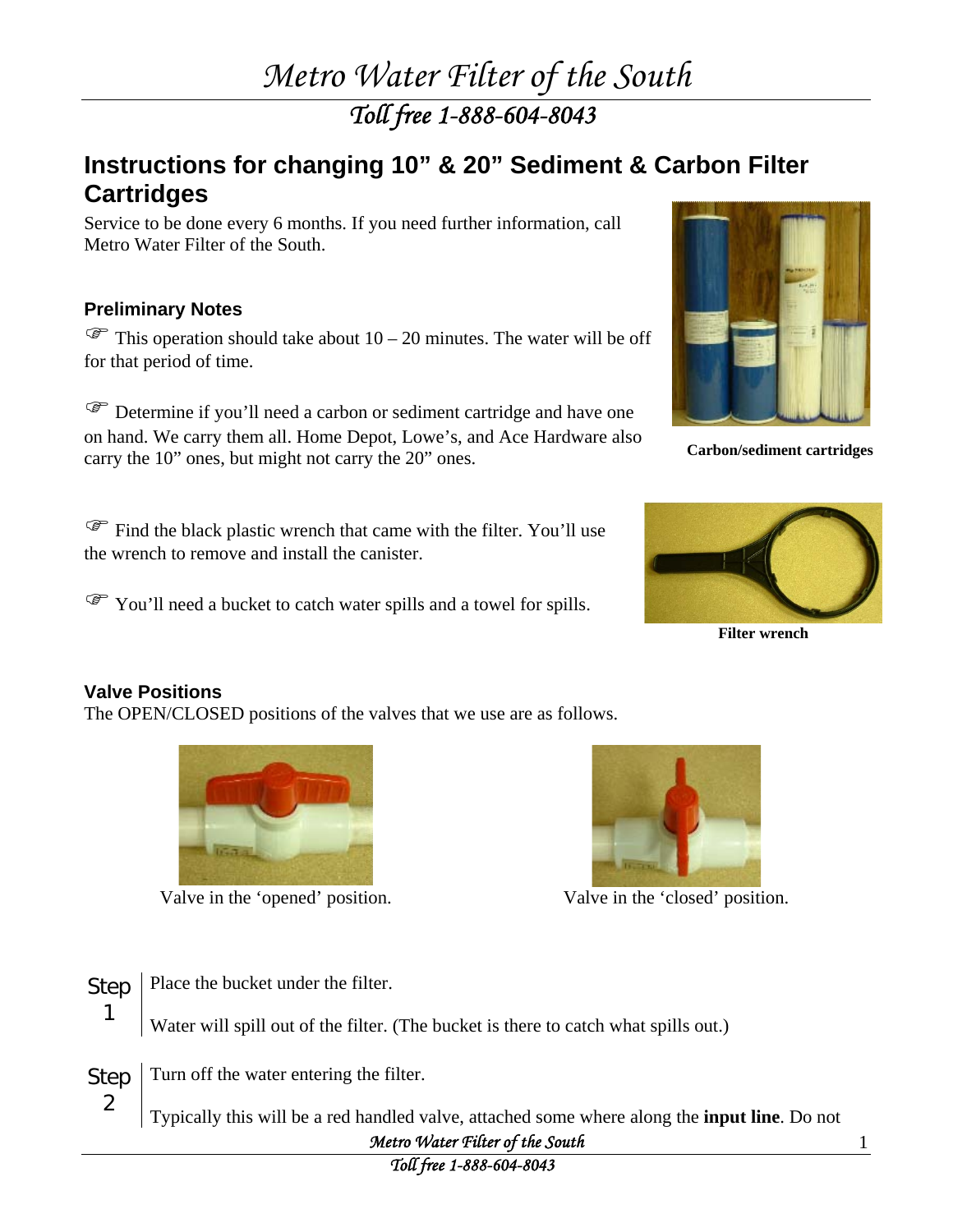# *Metro Water Filter of the South Toll free 1-888-604-8043*  confuse this valve with the By-pass Valve! (See next page for photo.) BY-PA55 Output line and the Input line of the Input line By-pass valve Output shut-off Input shut-off

**Input and Output valves shown in the closed position. By-pass also shown closed.** 

Step Turn off the water coming from the filter.

3

Again, this should be a red handled valve, similar to the one in the previous step, attached some where along the output line.

- Step 4 If you have a By-pass Valve, and don't want to temporarily shut all water off to the house, turn the By-pass Valve, otherwise, you can leave the By-pass Valve as is.
- Step 5 Relieve pressure on the filter by pressing and holding down the red button that's located on the top of the filter.

A small amount of water will squirt out from the red button, but it should stop almost immediately.



## CAUTION!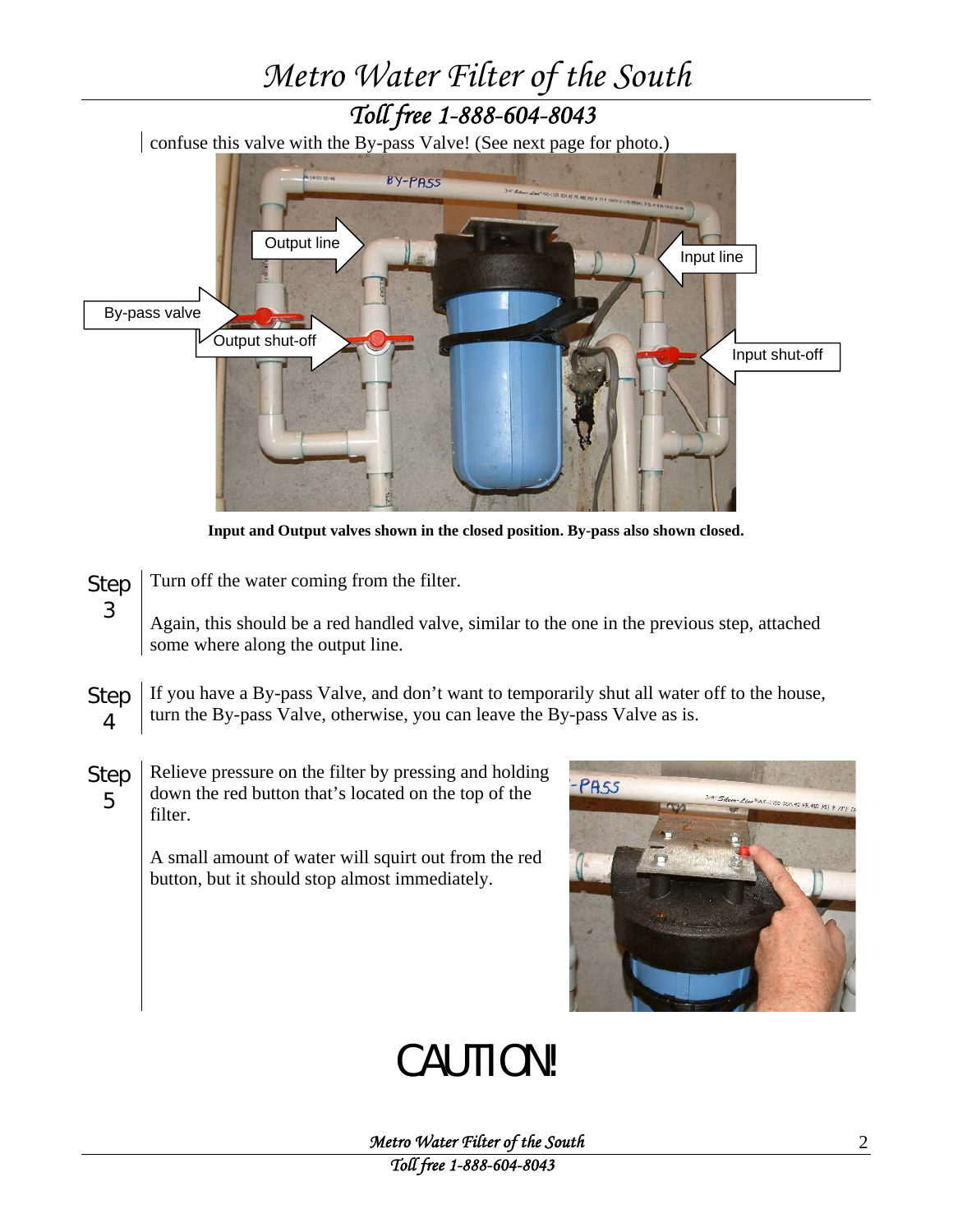### *Metro Water Filter of the South*

*Toll free 1-888-604-8043* 

**The canister is filled with water and heavy. If you're changing a 20" filter, the canister will be** *very* **heavy. Please use extreme caution when removing the canister!** 

Using the black plastic filter wrench, loosen

will remain in the bottom of the canister. Be

sure to remove it.

Step

6 the filter canister, but don't remove it yet. The canister will unscrew in a clockwise direction. If the canister has been put on too tightly, it will be difficult to turn. This is not normal! It should be easy to turn, using the wrench. Step 7 **Use both hands** to remove the canister (blue) from the top (black). Remember, the canister is very heavy and full of water. Place one hand under the canister to support it and use the other hand to continue unscrewing it. Some water will spill out when the canister comes loose! Step 8 Remove the old cartridge from the canister. Step 9 Clean the inside of the canister, removing any sediment. On carbon filters, be sure the old, white washer and the black washer have been removed. Occasionally the white washer

**Empty, clean canister showing the black 'O' ring.**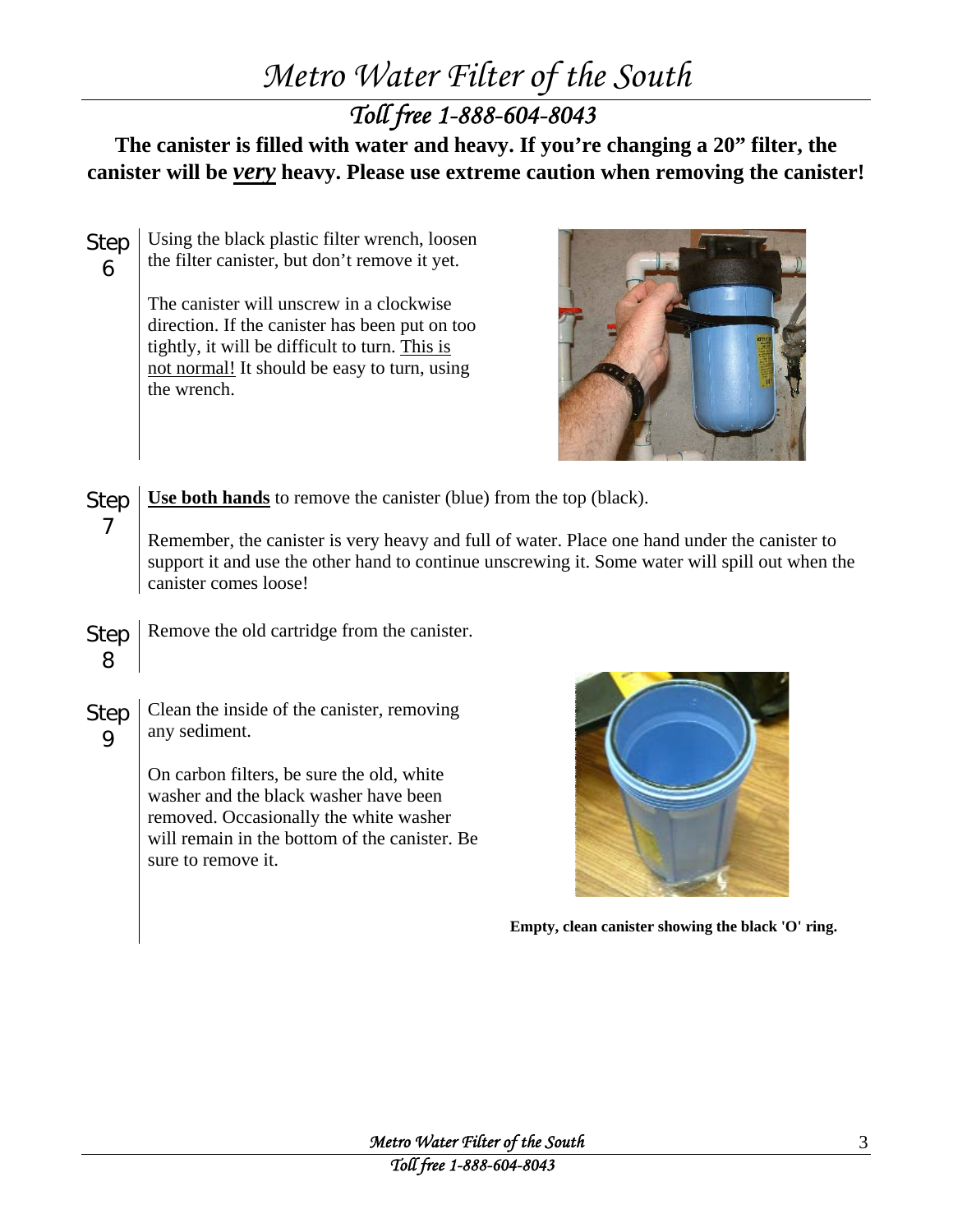## *Metro Water Filter of the South*

### *Toll free 1-888-604-8043*



**White washer (bottom of carbon cartridge) Black washer (top of carbon cartridge)** 



| <b>Step</b><br>10 | If needed, clean and reseat the 'O' ring.                                                                                                                                                                                                                                                                                                                                                                                                                                |   |
|-------------------|--------------------------------------------------------------------------------------------------------------------------------------------------------------------------------------------------------------------------------------------------------------------------------------------------------------------------------------------------------------------------------------------------------------------------------------------------------------------------|---|
|                   | The 'O' ring should have a sticky, gel like substance on it. This is silicone lube and should be<br>left on the 'O' ring.                                                                                                                                                                                                                                                                                                                                                |   |
| Step<br>11        | Insert the new cartridge into the canister.                                                                                                                                                                                                                                                                                                                                                                                                                              |   |
|                   | If you are installing a carbon cartridge, be sure the end with the black washer is up.                                                                                                                                                                                                                                                                                                                                                                                   |   |
| <b>Step</b><br>12 | Seat the cartridge.                                                                                                                                                                                                                                                                                                                                                                                                                                                      |   |
|                   | Screw the canister back into the top of the filter. Be careful that the cartridge does not slip to<br>one side. If you feel the canister tightening, while most of the threads are still showing, back the<br>canister off a bit. While it's still slightly screwed in, wiggle it to realign the cartridge and<br>resume tightening the canister. The canister should tighten up but you should not feel much<br>resistance until all the threads are no longer showing. |   |
| <b>Step</b><br>13 | Tighten the canister down by hand as tight as you can get it.                                                                                                                                                                                                                                                                                                                                                                                                            |   |
| <b>Step</b><br>14 | Now using the black wrench, tighten the canister snug. (Usually only about an eighth of a turn.)                                                                                                                                                                                                                                                                                                                                                                         |   |
|                   | Be careful not to over tighten or you will deform the 'O' ring and cause the unit to leak. Also, it<br>makes it difficult to remove the canister the next time.                                                                                                                                                                                                                                                                                                          |   |
| <b>Step</b><br>15 | Slowly turn the water leading into the filter back on.                                                                                                                                                                                                                                                                                                                                                                                                                   |   |
| <b>Step</b><br>16 | Make sure there are no leaks.                                                                                                                                                                                                                                                                                                                                                                                                                                            |   |
| <b>Step</b><br>17 | Slowly turn the water coming from the filter back on.                                                                                                                                                                                                                                                                                                                                                                                                                    |   |
|                   | Metro Water Filter of the South                                                                                                                                                                                                                                                                                                                                                                                                                                          | 4 |